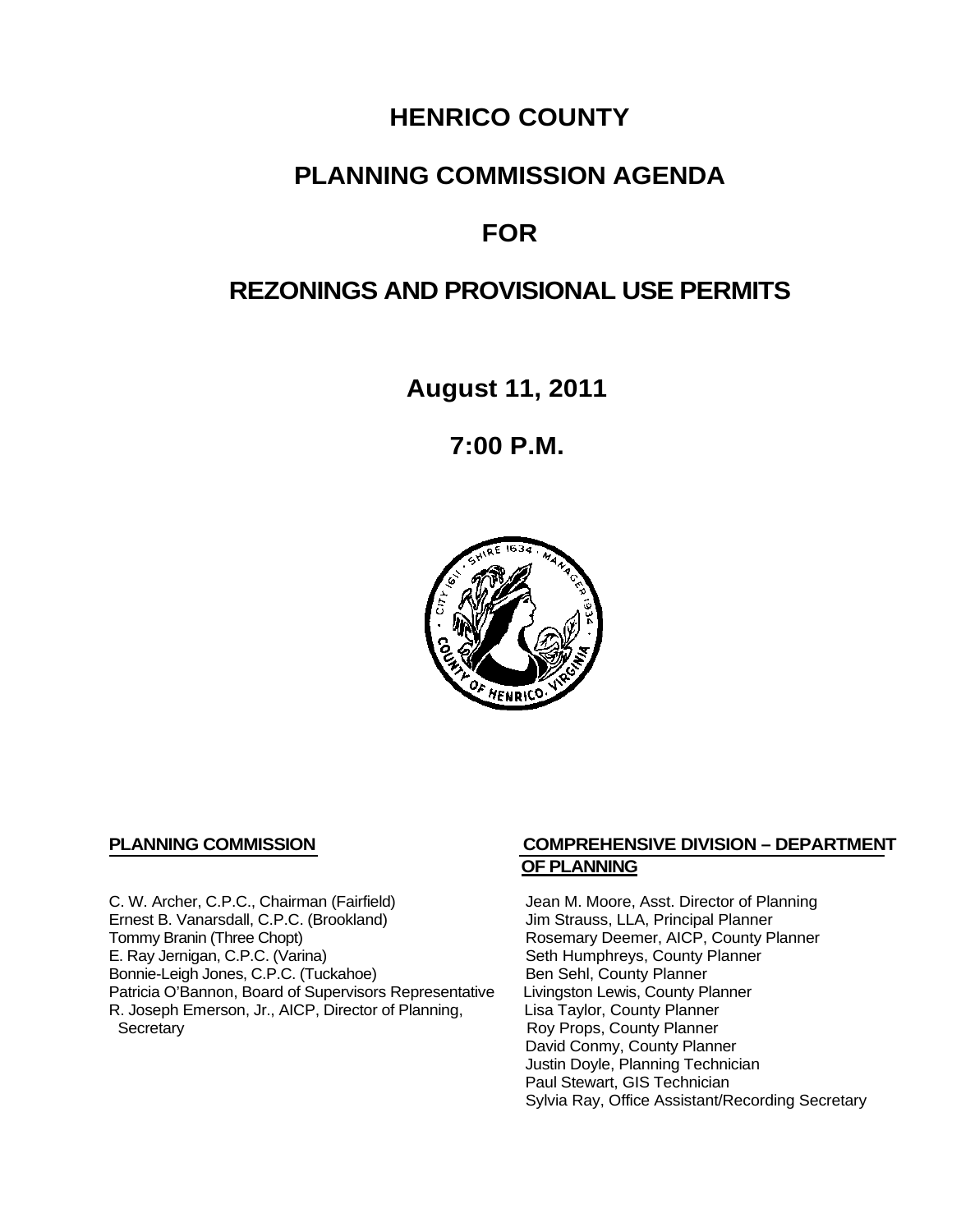# **PLANNING COMMISSION REZONING MEETING FINAL AGENDA AUGUST 11, 2011**

# **BEGINNING AT 5:00 P.M.**

**5:00 P.M. Dinner and Work Session:** County Manager's Conference Room to review and discuss an Urban Mixed-Use application for portions of Innsbrook by Highwoods Properties (C-13C-11 and P-10-11).

### **BEGINNING AT 6:30 P.M.**

# **PUBLIC HEARING ON ZONING ORDINANCE AMENDMENT:**

To Amend and Reordain Article VIII of Chapter 24 of the Code of the County of Henrico Including Section 24-31 Titled "Purpose of district," Section 24-32 Titled "Principal uses permitted," Section 24-32.1 Titled "Provisional uses permitted," Section 24-33 Titled "Accessory uses permitted," Section 24-34 Titled "Development standards," to Remove Section 24-34.1 Titled "Submission requirements" and Section 24-34.2 Titled "Procedures," and to Add Section 24-31.1 Titled "Procedures to establish a UMU district" and Section 24-31.2 Titled "Submission requirements," All to Revise the Urban Mixed Use District to Further the District's Original Intent of Creating Mixed-Use and Pedestrian-Oriented Developments Containing a Variety of Uses **Staff – Ben Sehl**

# **BEGINNING AT 7:00 P.M.**

**WELCOME**

**PLEDGE OF ALLEGIANCE**

**RECOGNITION OF NEWS MEDIA**

**CALL TO ORDER**

**REQUESTS FOR WITHDRAWALS AND DEFERRALS: (0); (1)**

**REQUESTS FOR EXPEDITED ITEMS: (1)**

**CASES TO BE HEARD: (1)**

**BROOKLAND:** None.

**August 12, 2011**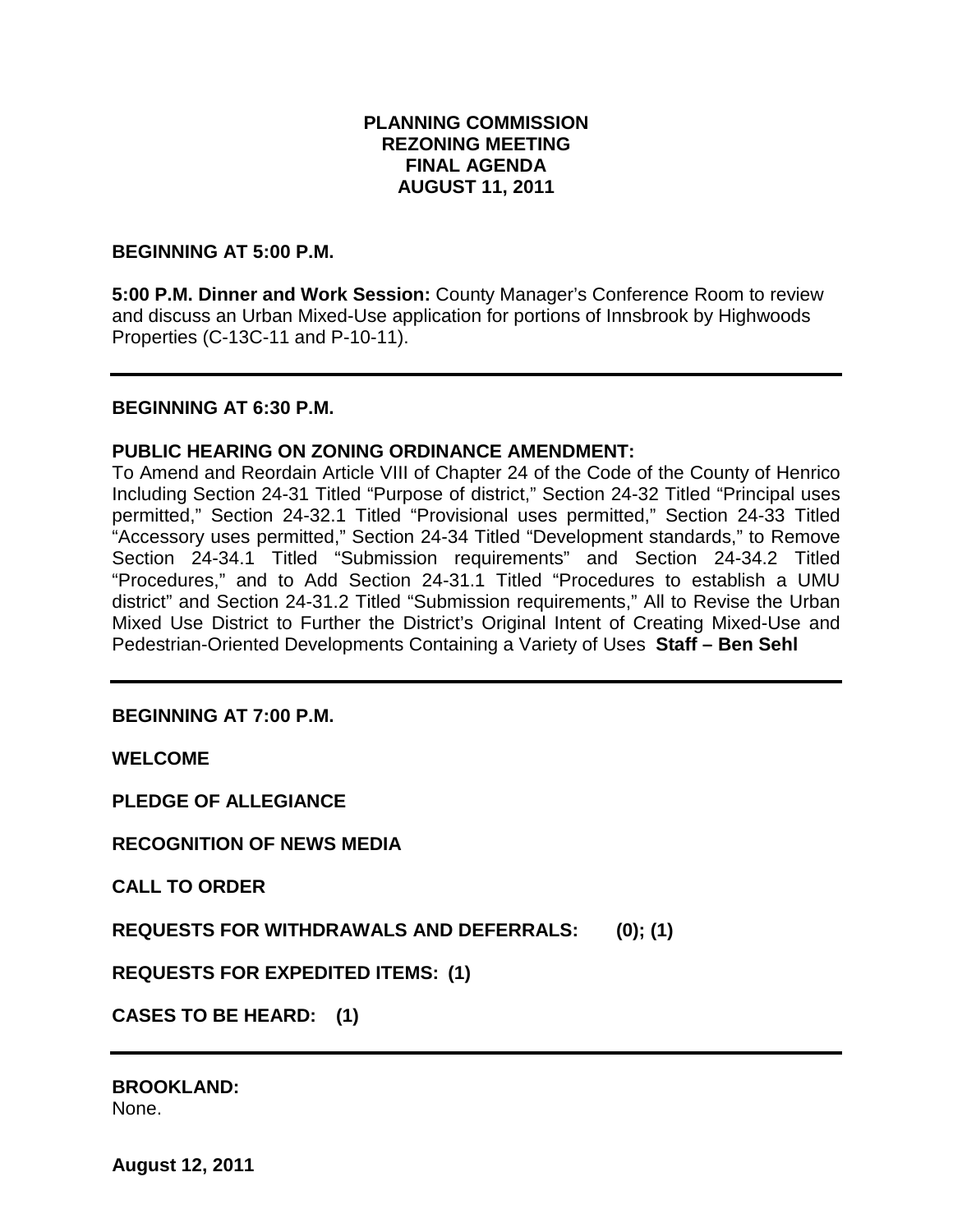# **VARINA:**

**P-11-11 Andrew M. Condlin for Michael J. Carroll:** Request for a Provisional Use Permit required under proffered condition #9 accepted with C-60C-06 to allow twenty-four (24) hour operation of a convenience store with gas pumps (Wawa) on Parcel 816-712-7504 located at the northeast intersection of S. Laburnum Avenue and Eubank Road. The existing zoning is B-3C Business District (Conditional). The site is located in the Airport Safety Overlay District. **Staff – Roy Props Deferred to the September 15, 2011 Meeting**

# **FAIRFIELD:**

**C-12C-11 Bobby L. Fulk for F&M Bank – Richmond (BB&T):** Request to rezone from R-4 One-Family Residence District, B-3 Business District, and O-2 Office District to B-3C Business District (Conditional) Parcel 783-756-2866 containing 2.706 acres located at the northwest intersection of E. Parham Road and Hungary Road. The applicant proposes a bank. The use will be controlled by zoning ordinance regulations and proffered conditions. The 2026 Comprehensive Plan recommends Office. **Staff – Roy Props (Expedited Agenda Requested) Recommended for Approval**

# **THREE CHOPT:**

# *(Deferred from the June 9, 2011 Meeting)*

**C-8C-11 Webb Tyler for Dalton Park Land Development Company**: Request to conditionally rezone from R-3C One-Family Residence District (Conditional) to RTHC Residential Townhouse District (Conditional) parts of Parcels 743-763-3572, 743-764- 4622, and -6363 containing 9.3 acres (Parcel 1) located on the east line of Interstate 295 approximately 630' west of the southern terminus of Allenbend Road and from R-3C One-Family Residence District (Conditional) to R-5AC General Residence District (Conditional) Parcels 743-763-8655, -3527, -9269, 744-764-5770, -5157, -4443, -3831, -3317, -2703, 744-763-2190, -1576 and parts of Parcels 743-763-3572, 743-764-4622, and -6363 containing 36.7 acres (Parcels 2 and 3) located between the west line of Belfast Road and the northeast intersection of Interstates 64 and 295. The RTH District allows a maximum density of nine (9) units per acre. The R-5A District allows a minimum lot size of 5,625 square feet and a maximum density of six (6) units per acre. The uses will be controlled by zoning ordinance regulations and proffered conditions. The Land Use Plan recommends Traditional Neighborhood Development to support a mixture of residential, nonresidential and open space uses with 60% of the land consisting of residential uses at a density not to exceed 12 units per acre; however, the site is also within the Innsbrook Area Study which recommends a maximum density of 8 units per acre for residential uses. **Staff – Ben Sehl (Deferral requested to the October 13, 2011 Meeting) Deferred to the October 13, 2011 Meeting**

# **TUCKAHOE:**

None.

**APPROVAL OF MINUTES: Planning Commission July 14, 2011 Approved**